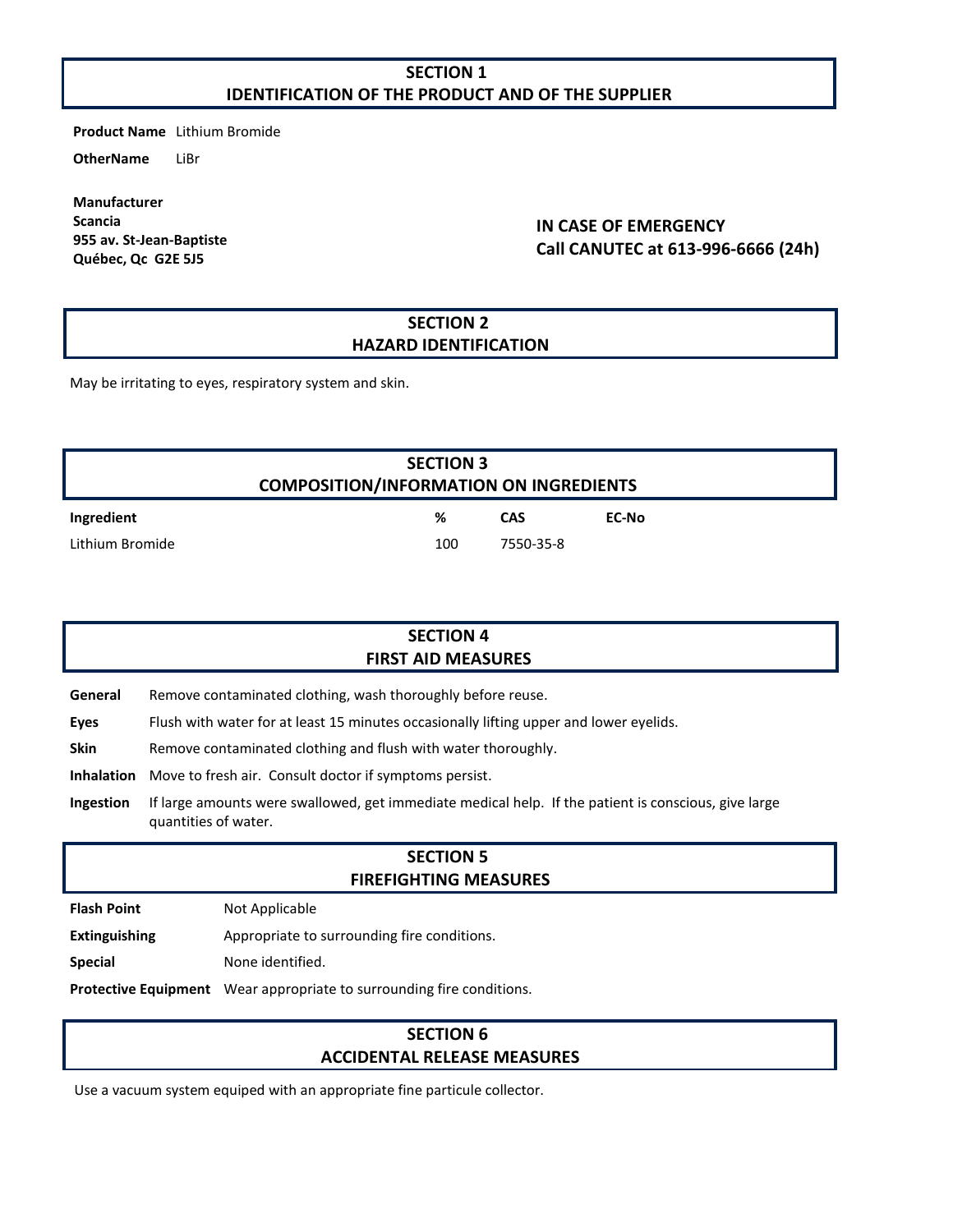## **SECTION 7 HANDLING AND STORAGE**

Have an immediate availability of an eye wash in case of emergency. Store at room temperature. Keep the container tightly closed.. Use good Laboratory Practice when working with any chemical whether it is considered hazardous or not.

## **SECTION 8 EXPOSURE CONTROLS/PERSONAL PROTECTION**

Wear goggles and gloves. Use respirator if particles are raised when using this.

| <b>SECTION 9</b><br>PHYSICAL AND CHEMICAL PROPERTIES |                      |                      |                          |  |  |  |
|------------------------------------------------------|----------------------|----------------------|--------------------------|--|--|--|
| Form                                                 | Solid                | <b>Boiling point</b> | 1 265 °C                 |  |  |  |
| <b>Molecular weight</b>                              | $86.84$ g/mol        | <b>Solubility</b>    | 1 667 g/l (water, 20 °C) |  |  |  |
| Appearance                                           | White crystals       | <b>Flash point</b>   | N/A                      |  |  |  |
| <b>Density</b>                                       | 3.46 g/ml (20 $°C$ ) | Decomposition temp.  | N/A                      |  |  |  |
| рH                                                   | N/A                  | Flammability         | N/A                      |  |  |  |
| melting point/freezing point 550 °C                  |                      | Vapor pressure       | N/A                      |  |  |  |

| <b>SECTION 10</b>        |  |  |  |
|--------------------------|--|--|--|
| STABILITY AND REACTIVITY |  |  |  |

**Stability** Stable under normal storage and use.

**Reactivity** No information.

**Hazardous reactions** No information.

**Conditions to avoid** No information.

**Matériaux incompatible** No information.

**Hazardous decomposition**  No information.

### **SECTION 11 TOXICOLOGICAL INFORMATION**

**General** May irritate skin. Taken orally, Lithium salts can cause nausea, vomiting and abdominal pain. Central nervous system effects including slurred speech, blurred vision, dizziness, sensory loss, convulsions and stupor have been reported. Chronically, lithium effects the central nervous system, kidneys, gastrointestinal tract and causes Dermatological reactions. May cause fatigue, weight loss and thyroid disturbance. Signs of lithium poisoning are anorexia, general weakness, dehydration and dryness of the mouth

**Toxicity** No Information available